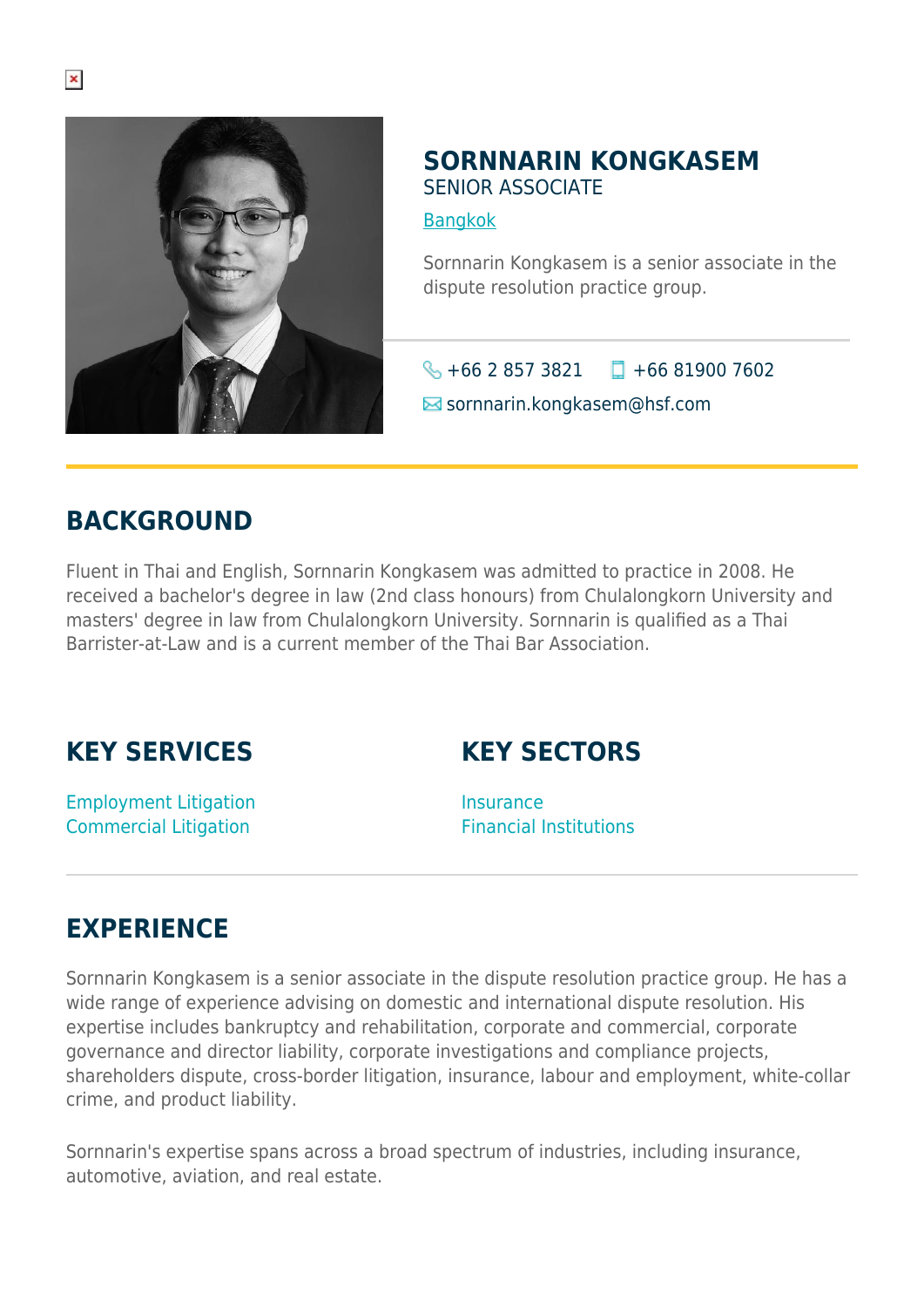- an international real estate management and investment companies on a number of cases, including civil tort disputes, criminal disputes, labour disputes with labour unions and labour committees in Phuket Province
- an international automotive company on labour dispute with labour unions and labour committee
- a number of clients on providing labour laws advice to a number of companies in a variety of business sectors
- a real estate development company involved in the dispute of a joint venture agreement, facility agreement and collateral agreement
- a number of clients involved in bankruptcy disputes, business reorganization and also representing clients in bankruptcy and liquidation cases
- a number of clients with regards to the execution of court judgments or orders in bankruptcy, commercial, and criminal cases
- a leading energy company, an insured, on a claim against an insurance company
- an International trust company on commercial disputes in relation to bond and trust
- a subsidiary of the largest insurance group in Japan and worldwide in successfully defending a THB 2.154 billion complex litigation claim (approximately USD 69 million) made by a major multinational automobile company, the plaintiff. The court of first instance dismissed all of the plaintiff's claims. This case also set the precedent that an insurance claim in relation to business operations is a civil case, rather than a consumer case, thereby shifting the burden of proof to the plaintiff and barring claims for punitive damages\*
- a subsidiary of the world's largest food and beverage company in court proceedings in Thailand for the enforcement of an international arbitral award
- a subsidiary of a global petroleum exploration and production company in arbitration arising from a joint operating agreement entered into in connection with a concession in the Gulf of Thailand granted by the Ministry of Energy. The total amount of damages claimed was approximately THB 1 billion (USD 28 million)
- one of the largest mobile and telecommunication providers in Thailand in a high profile